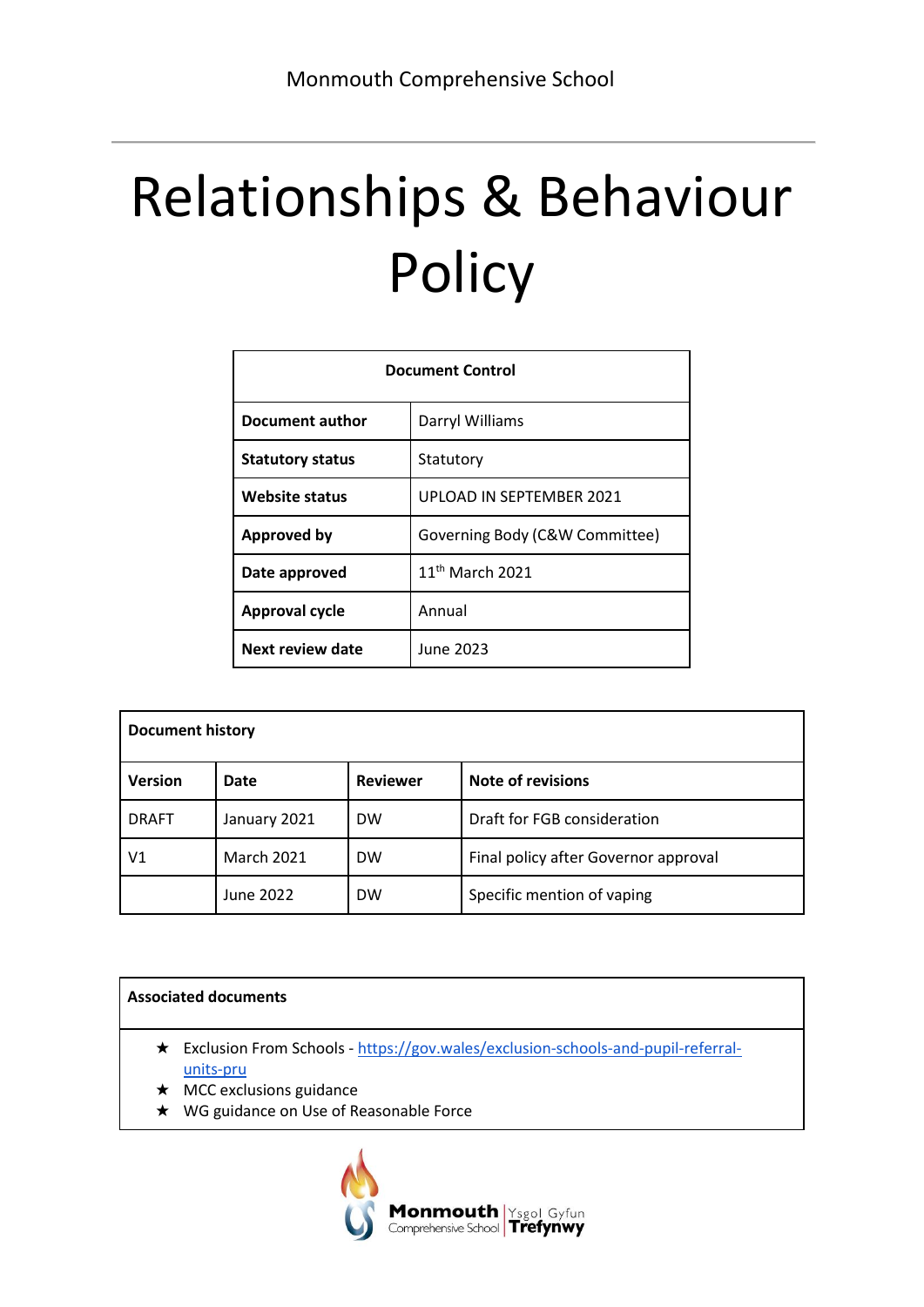[https://gov.wales/sites/default/files/publications/2018-03/safe-and-effective](https://gov.wales/sites/default/files/publications/2018-03/safe-and-effective-intervention-use-of-reasonable-force-and-searching-for-weapons.pdf)[intervention-use-of-reasonable-force-and-searching-for-weapons.pdf](https://gov.wales/sites/default/files/publications/2018-03/safe-and-effective-intervention-use-of-reasonable-force-and-searching-for-weapons.pdf)

Monmouth Comprehensive School (MCS) provides a high quality education sustained by and committed to its core values of **Respect, Freedom with Responsibility, Independence, Security** and **Success**.

Contents

- 1. Mission Statement
- 2. Behaviour expectations
	- a. The school site
	- b. In the classroom
	- c. In corridors
	- d. In food hall
	- e. In playground
	- f. In assembly
	- g. In the community
	- h. Uniform
	- i. Mobile phones
	- j. Prohibited items
	- k. Covid-19
- 3. Relationships and support
	- a. Restorative principles
	- b. Politeness and respect
	- c. Target cards
	- d. PSP
	- e. Anti-bullying
- 4. Rewards and Consequences
	- a. Rewards
	- b. Consequences
	- c. Sanctions
	- d. Reasonable force
	- e. Serious incidents
	- f. Covid-19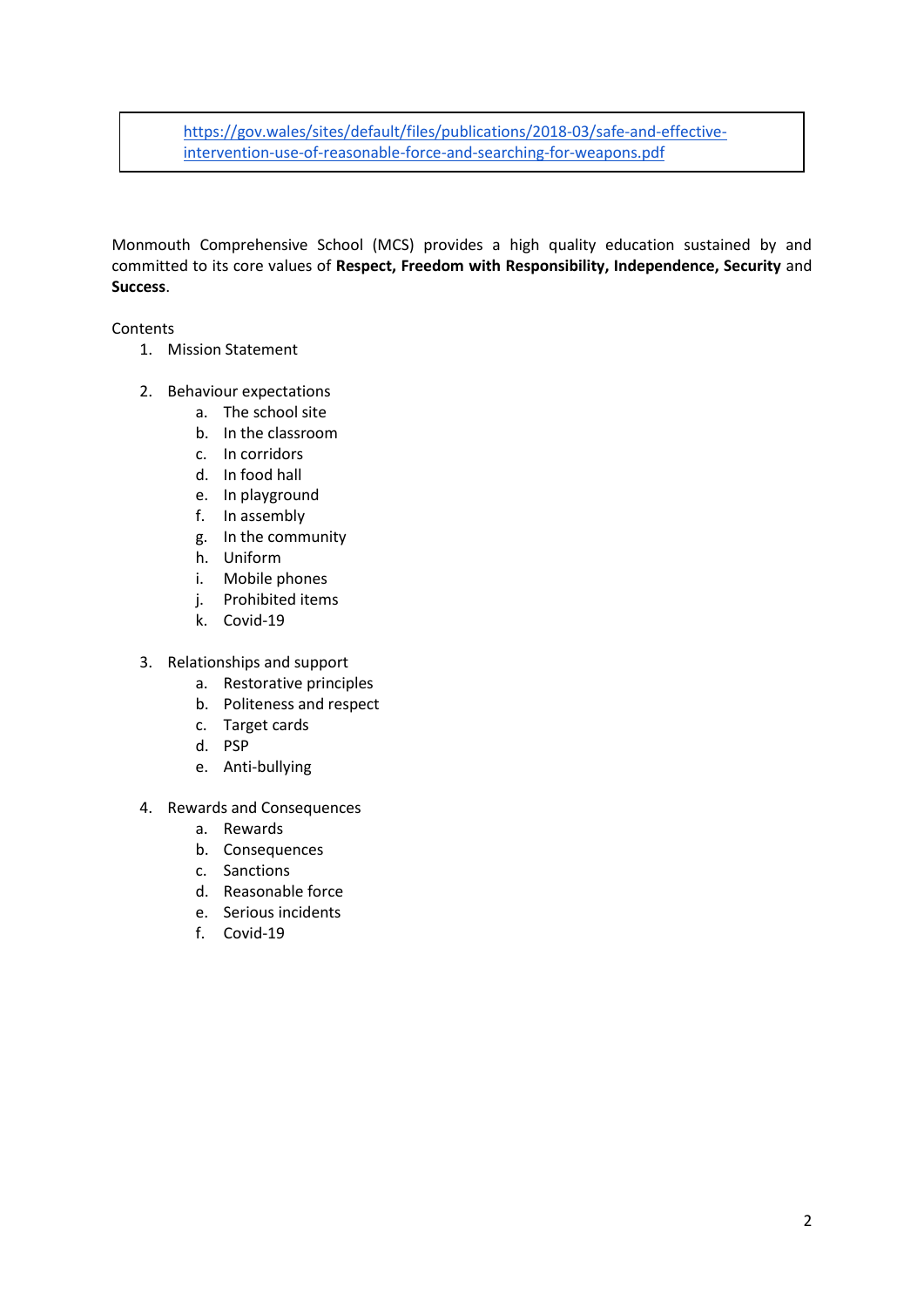# **1. Mission statement**

We aim for no less than becoming a world class school, where all students make exceptional progress, contribute positively to their communities and develop a lifelong passion for learning. Our systematic and accessible Relationships and Behaviour Policy has a clear and consistent structure to ensure that students can learn without disruption. Good manners, respect and politeness matter, and the Policy propagates a culture of mutual respect within our community. Safeguarding and staff wellbeing are also integral within the purpose of this policy, with all practices and systems connected to these considerations.

The policy works for all as it implements clear boundaries and expectations. Different levels of structure work well for different individuals, but our baseline of exemplary behaviour expectations and positive relationships remains unchanged. This is all whilst always keeping in mind that we need to support students to make positive choices. Such a policy must be achieved by ensuring strong communication in order to achieve buy-in and consistency across all stakeholders. We work in partnership with families and external agencies to achieve the best outcome for all students.

Our approach encompasses a restorative mindset. Restorative practice is an integral part of our policy, and is used in partnership with a fair and consistent set of consequences. It is not a substitute for consequences. Our staff are trained in restorative practices so that the restorative mindset becomes embedded in our collective approach.

Where patterns and concerns arise we will make reasonable adjustments, where necessary and possible, for the minority so that they can meet the same expectations that are in place for all. In order to do this we will implement a warm/strict approach, where consistent boundaries are underpinned by relationships, care, clear communication and compassion.

Our policy is founded in our core values of **Respect, Freedom with Responsibility, Independence, Security** and **Success**. Through the application of our policy, we will also always maintain the discourse of the fundamental British Values of democracy, tolerance and celebration of diversity, personal freedom, equality of opportunity and rule of the law so that there is a focus on developing the whole child who is both principled and critical. Our students will take the values and philosophies with them when they leave MCS at the end of each day and when they leave us at the end of seven years.

Monmouth Comprehensive School is an inclusive school which will make appropriate reasonable adjustments in accordance with advice from the ALNCo, and reflects the Equality Act, 2010 and ALN Act, 2018.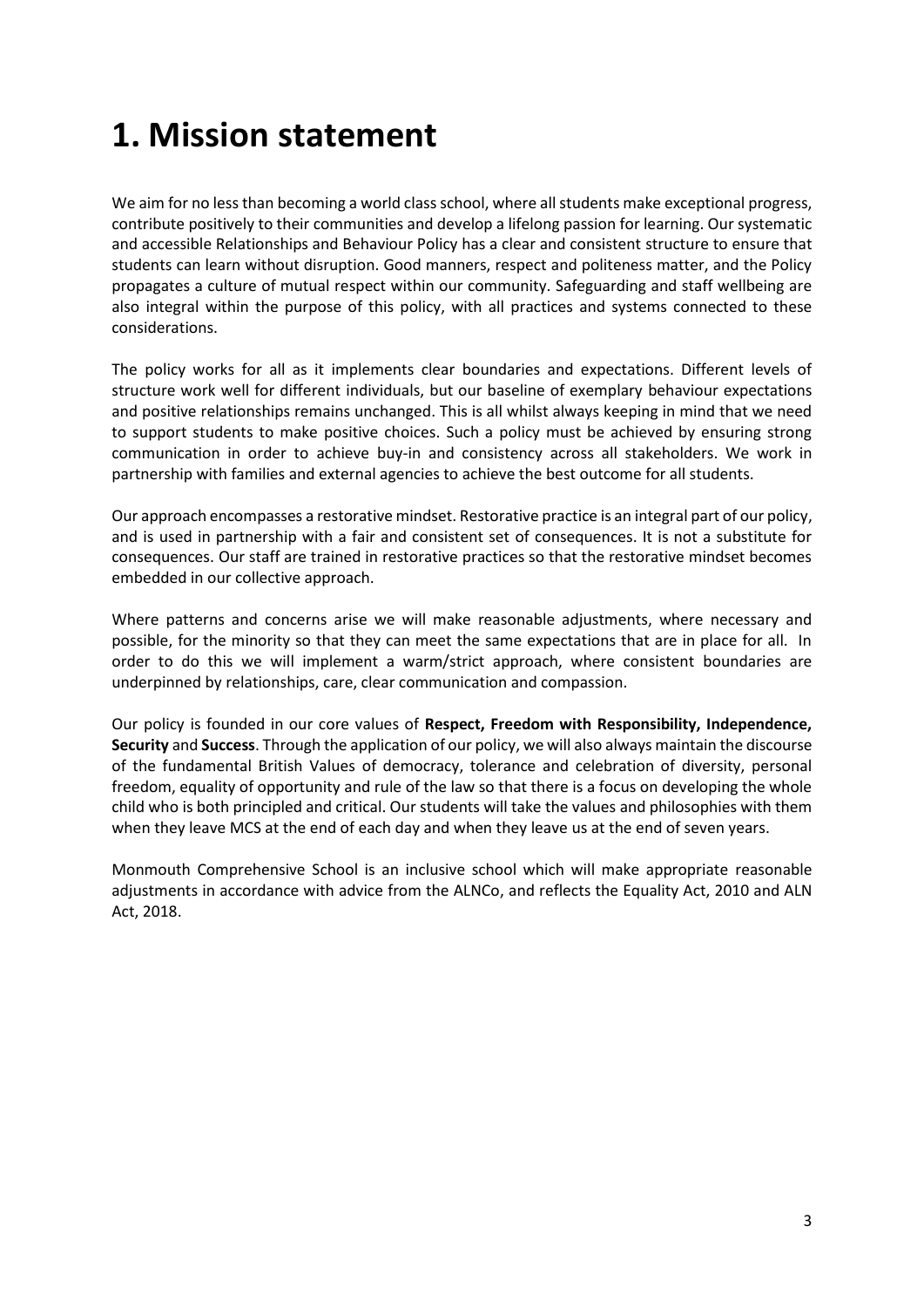# **2. Behaviour expectations**

# **The School site**

We are fortunate to have a wonderful school building, and have a collective responsibility to look after it. Any vandalism will have a consequence. Students may be required to mend that which they have damaged or broken, to undertake community service or to pay for any damage. Litter must always be put in the bin. Classrooms and communal areas must always be left in a tidy and neat state. "It's not mine" is not a justifiable response. The school building and site is all of ours, and we must collectively take care of it.

# **In the Classroom**

Students are required to follow these expectations in every lesson:

- $\star$  Arrive on time, enter the room quietly, greet the teacher and sit down
- ★ Respond promptly to the signal for attention at MCS we use a countdown
- ★ Sit up straight and listen attentively no slouching or slumping in your seat
- $\star$  Follow instructions from staff immediately and at the first time of asking
- $\star$  Remain on task and do not disturb the learning of others
- $\star$  Listen silently when others are speaking
- $\star$  Raise a hand to ask a question
- ★ Be fully equipped equipment lists are provided to all students and parents

**Arrive on time**: Students are expected to be in the form room by 8.45am for morning registration, on time for assembly, and all lessons including those after break or after lunch.

**Equipment:** Students must have a full set of required equipment as set out on the equipment list. They must also have a full PE kit. If they persistently fail to have equipment, they will be issued a detention by their form tutor or other staff.

**Lavatory access**: Students always have access to lavatories before school, during breaks and after school. It is not generally permitted for students to leave lessons during learning time in order to go to the lavatory, fill up water bottles etc. This is because it disrupts learning. There are medical exceptions to this.

No energy drinks or fizzy drinks are permitted in school. The school will dispose of any that are brought in by students. No chewing gum is permitted in school.

# **In corridors**

- ★ Wear full uniform correctly, including blazers
- ★ Walk purposefully on the left without running
- $\star$  Go straight to your next lesson without delay
- $\star$  No eating, drinking or chewing gum
- $\star$  Respect learning no disturbance to lessons
- ★ Use reasonable voices no shouting or raised voices
- $\star$  Respect personal space No physical contact or games
- ★ No mobile phones to be used, seen or heard

# **In Food Hall**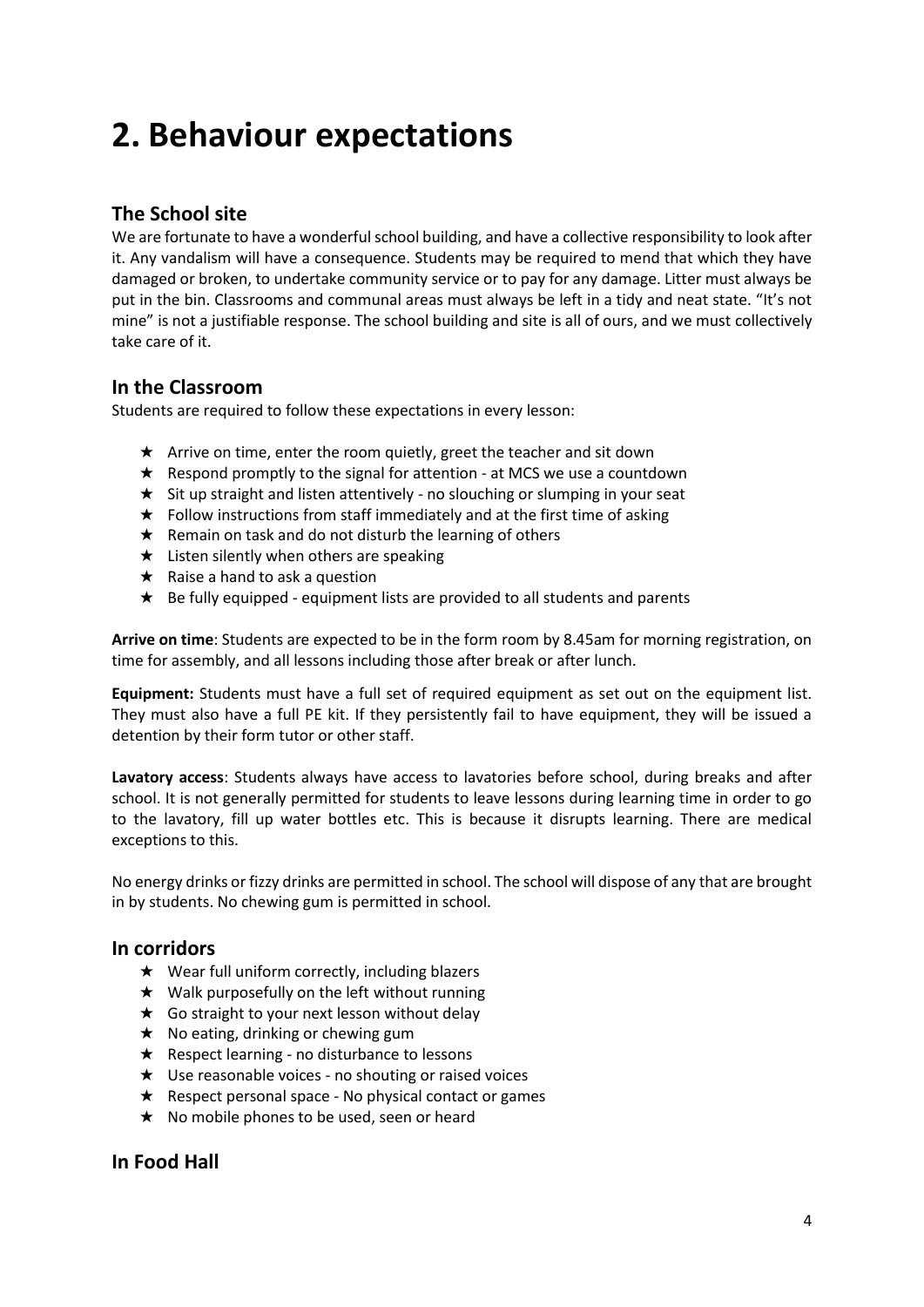- $\star$  Take responsibility clear away all debris, plates and cutlery after use
- ★ Queue calmly and take your turn
- ★ Good manners say please and thank you to Food Hall staff

### **In playground**

- $\star$  Use reasonable voices no shouting or screaming
- $\star$  Respect personal space no grabbing or shoving
- $\star$  Take responsibility all litter into a bin
- ★ Large groups will be dispersed
- $\star$  Follow all instructions by members of staff immediately

### **In assembly**

Assemblies are formal occasions, and as such there are particular requirements regarding conduct.

- $\star$  Enter silently and in single file
- $\star$  Bags are placed on the floor; uniform is immaculate
- ★ Listen attentively and be seen to listen this means sitting up, making eye contact with the speaker and focussing on what is being said

# **In the community**

All students are a representative of MCS when out in the local community, and it is vital that all conduct themselves appropriately so that they are seen positively by others in our community.

- $\star$  Be polite and respectful to everyone
- ★ Give space on the pavement and in shops to others, especially more vulnerable members of our community
- ★ Be considerate no shouting or screaming

# **Uniform (see Uniform Policy)**

All students are required to wear MCS uniform smartly and with pride both in school and in the local community. Any medical exceptions require a letter from the hospital or G.P. before any exemptions are made. The Form Tutor or Wellbeing Team should be contacted to discuss any concerns.

# **Mobile Phones/ other electronic equipment (see Mobile Phone Policy)**

Mobile phones policy is set out in a separate document and reviewed annually in line with this policy. Laptops and tablets may only be brought on site in line with the Bring Your Own Device (BYOD) Policy.

# **Prohibited items**

- ★ Items not permitted on the school site: stink‐bombs, lighters, cigarettes, vaping equipment, laser pens, etc. (This list is not exhaustive and the school maintains the right to confiscate any item considered dangerous, offensive, inappropriate or that may compromise safety)
- ★ Dangerous Items also banned: fireworks, illegal drugs, solvents, knives, blades, pointed items, alcohol, guns (including toy weapons or replicas). The school may dispose of banned items or hand them over to the Police.
- ★ MCS has the power of confiscation and therefore may seize any prohibited item found as a result of a search. MCS may also seize any item they consider harmful or detrimental to school discipline. Possession of prohibited items may lead to a fixed term or permanent exclusion.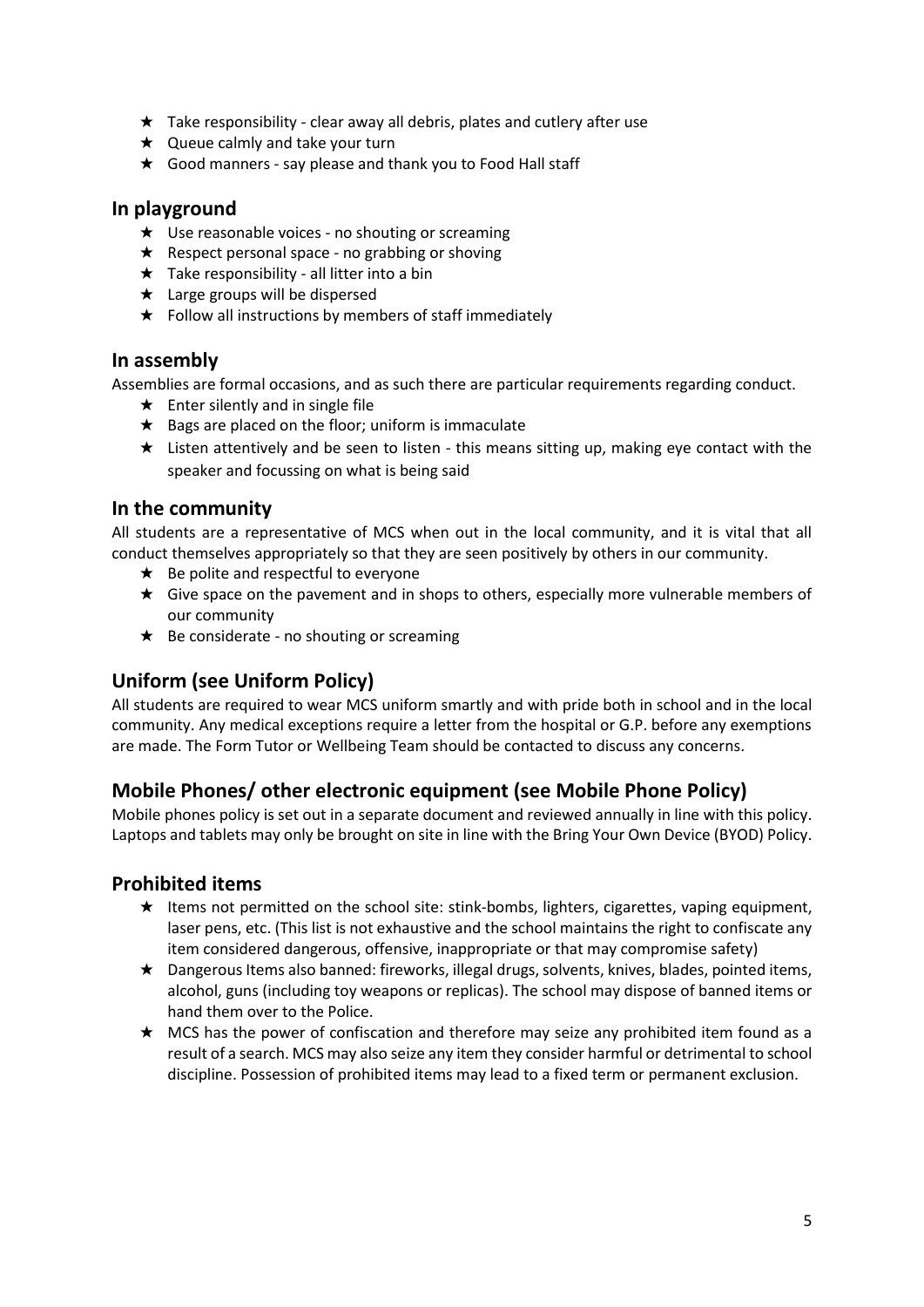# **3. Relationships and support**

# **Restorative principles**

Integral to the process of learning from poor behaviour choices are restorative principles. MCS is committed to the process of restorative principles and will make every effort to ensure that all behaviour incidents, where appropriate, are resolved with a form of restorative principles as well as with appropriate consequences. This allows us to complete the cycle and aim to prevent the repeat of such behaviours by encouraging empathy, sensitivity and learning from experience. Please see Appendix 5 for guidance on how we use restorative principles as a core part of our practice.

# **Politeness and respect**

It is vital that every member of the school community is polite and respectful to one another. Staff and students occupy different roles in the school, and members of staff are in authority as well as being legally *in loco parentis.* As such, we have a responsibility to teach good manners as well as exhibit them ourselves. Good manners and politeness are hugely important traits in life, and are expected to be exhibited by all members of the school community.

This means:

- ★ Students follow instructions at all times from all members of staff irrespective of the role of the member of staff. This includes classrooms, corridors, playgrounds and any other spaces.
- ★ When in conversation, body language speaks volumes. No slouching, eye rolling, wall leaning etc. Students will be corrected if this occurs.
- $\star$  When speaking, students speak clearly and calmly.
- ★ No shouting. An exception to this is if a member of staff needs to raise their voice momentarily to gain attention.
- ★ Good manners are important. For example, it is expected that students will say please and thank you as appropriate, and that they will offer to help staff by opening a door or offering to clean a whiteboard. When greeted, it is expected that a student will respond in turn.

# **Target cards**

# **Yellow Report**

Where students are developing poor behaviour in a repeated pattern and have not modified behaviour following previous consequences being implemented. Typically, this will be for an agreed period of time (initially two weeks) and students can earn their way back into routine circulation without the Report Card by completing quality work to their capability, following our behaviour expectations and completing the restorative process. Entry into and exit from Yellow Report Card is at the discretion of Directors of Learning and members of the SLT. Parents will be consulted as part of this process.

# **SLT Red Report**

Where students' poor behaviour has escalated in a repeated pattern and have not modified behaviour following a period of Yellow Report. Typically, this will be for an agreed period of time (initially two weeks) and students can earn their way back on to the Yellow Report by meeting all expectations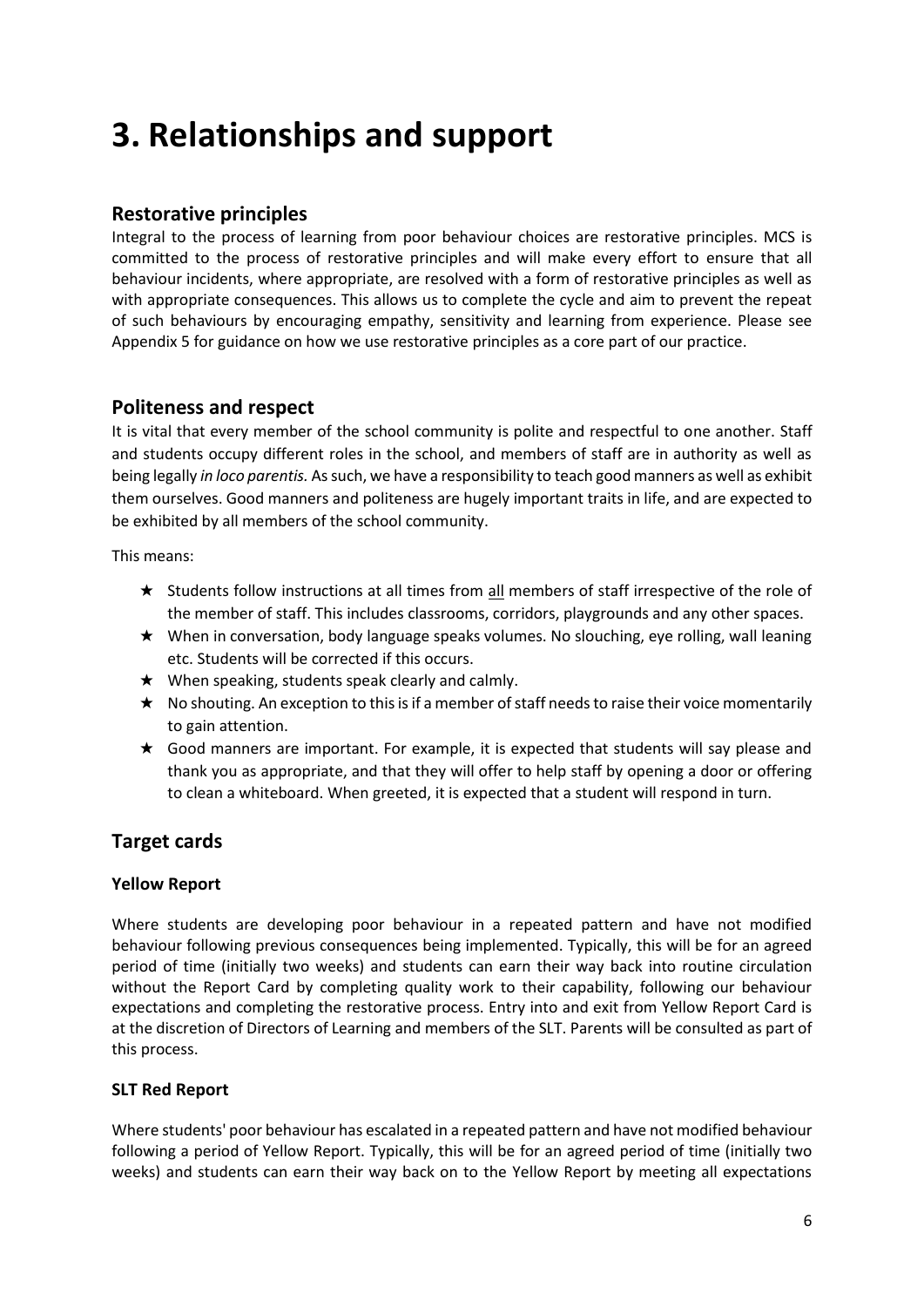(behaviour, completion of work and community conduct). Entry into and exit from Yellow Report is at the discretion of Directors of Learning and members of the SLT. Internal Reflection time will be given for repeated and escalated behaviours, being picked up by a member of the Pastoral Leadership Team and/or Senior Leadership Team. Parents will be consulted as part of this process.

# **Pastoral Support Plans**

A Pastoral Support Plan will sit within an Additional Needs Plan once it is deemed appropriate by the school. This will define the targets expected for a student to modify their behaviour and the support we will put into place to help them to meet these targets. Parents will be consulted as part of this process.

PSPs are time bound; the One Page Profile and Target Sheet for students with an additional learning need will remain working documents, which can be added to, reviewed and developed across the course of a students' time at MCS. An Individual Development Plan will be created for those students who have an identified additional learning need requiring additional learning provision in-line with the school's Inclusion Map (ALN Act 2018). Collectively, these documents, alongside review paperwork, will support referrals to external agencies for further support or resources to meet need.

#### **Pastoral Support Plans** will sit at two levels:

**PSP One**: PSP One: Pastoral Support Plans are usually implemented for 6-12 weeks, with agreed targets and the support structures mapped out. This PSP will be reviewed at six weeks and twelve weeks to determine whether there is an improvement in behaviour and engagement.

**PSP Two**: as above for students about whom there are significant and sustained concerns. Targets will be set and monitored very closely by the SLT and pastoral team, with regular feedback sought from staff. If there is no improvement in behaviour and engagement, the Headteacher will make the decision as to whether a student can remain at the school, whether other provision or a managed move might be sought, or whether a fixed term or permanent exclusion is necessary.

Each case will be considered carefully and on its own merits, with all possible evidence taken into consideration, where a PSP Two has not been successful.

# **Alternative provision**

For students who have complex support needs, we will, from time to time, put in place or seek alternative provision. This can include, but is not exclusive to: referrals/provision at Dalen Newydd; WEX placements; I2A referrals/provision; college courses; managed moves. Students who do not modify their behaviour after a variety of interventions have been implemented will be considered for alternative provision. Parents will be consulted as part of this process.

# **Anti-Bullying**

We will absolutely not tolerate bullying of any kind at MCS. Please refer to our separate Anti-Bullying Policy that outlines how MCS deals with bullying. Cyber bullying will also not be tolerated and any student who uses equipment to video or take pictures of other students, visitors or staff and then posts them on social media will be dealt with very seriously. MCS will contact the Police for further action if the school deems it appropriate.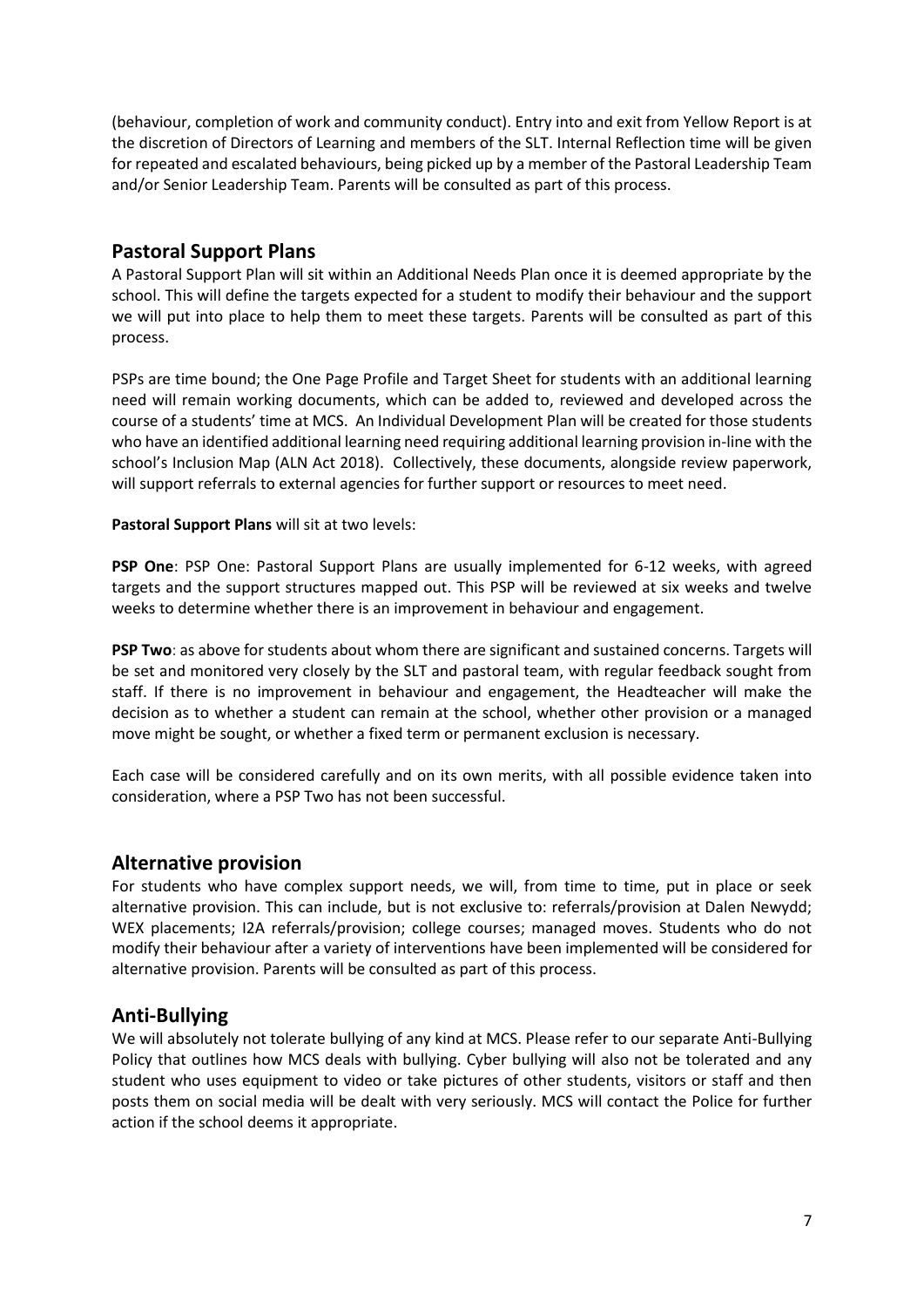# **4. Rewards and Consequences**

Our system of rewards and consequences is part of our Relationships and Behaviour Policy. As adults and as professionals, we have a moral duty to teach students politeness, respect for all and how to build positive relationships. When these expectations are not met, there are proportionate and fair consequences that are applied consistently to all students. This system works in tandem with our restorative approach, so that there is both an appropriate sanction and a restoration of positive relationships.

The default position of all staff when dealing with behaviour is firm, professional and objective, meaning that all students will be treated equally and given the same fair chance to meet classroom expectations. Students will be treated with politeness and respect.

# **Rewards**

We celebrate the actions and successes of all students through affirmation, and the development of intrinsic motivation. We have not implemented a centralised system for issuing rewards, which often does not equate to fair and equitable distribution and instead places too much emphasis on extrinsic motivation.

The majority of affirmation will be issued in the classroom and for participation in the wider life of the school. Students can also be complimented for their community actions and positive behaviour. We believe strongly in the power of praise, and encourage all staff to focus on this with regularity, so that 'doing the right thing' is recognised.

Opportunities for affirmation with the student include the following examples:

- $\star$  Verbal feedback
- ★ Email home or to student
- $\star$  Letter or postcard home
- ★ Certificate award
- ★ Assembly recognition
- ★ Tutor group recognition
- ★ Newsletter item
- ★ Social media shout out

# **Consequences**

Consequences will be proportionate to the behaviour incident. This means that we will always investigate serious incidents carefully in order to be sure that the sanction given is fair. Please see Appendix 3 for an overview of potential consequences – these are not binding and the circumstances and mitigating factors of each individual incident will be considered before giving out any sanction. The school's decision on internal consequences is final. External consequences are subject to the statutory procedures of confirmation and appeal. Consequences used regularly by the school are listed below, but these are by no means a complete or exhaustive list; we will adapt and modify as necessary to suit the individual student or issue. The school also regularly reviews the approach to consequences and adapts it following these reviews.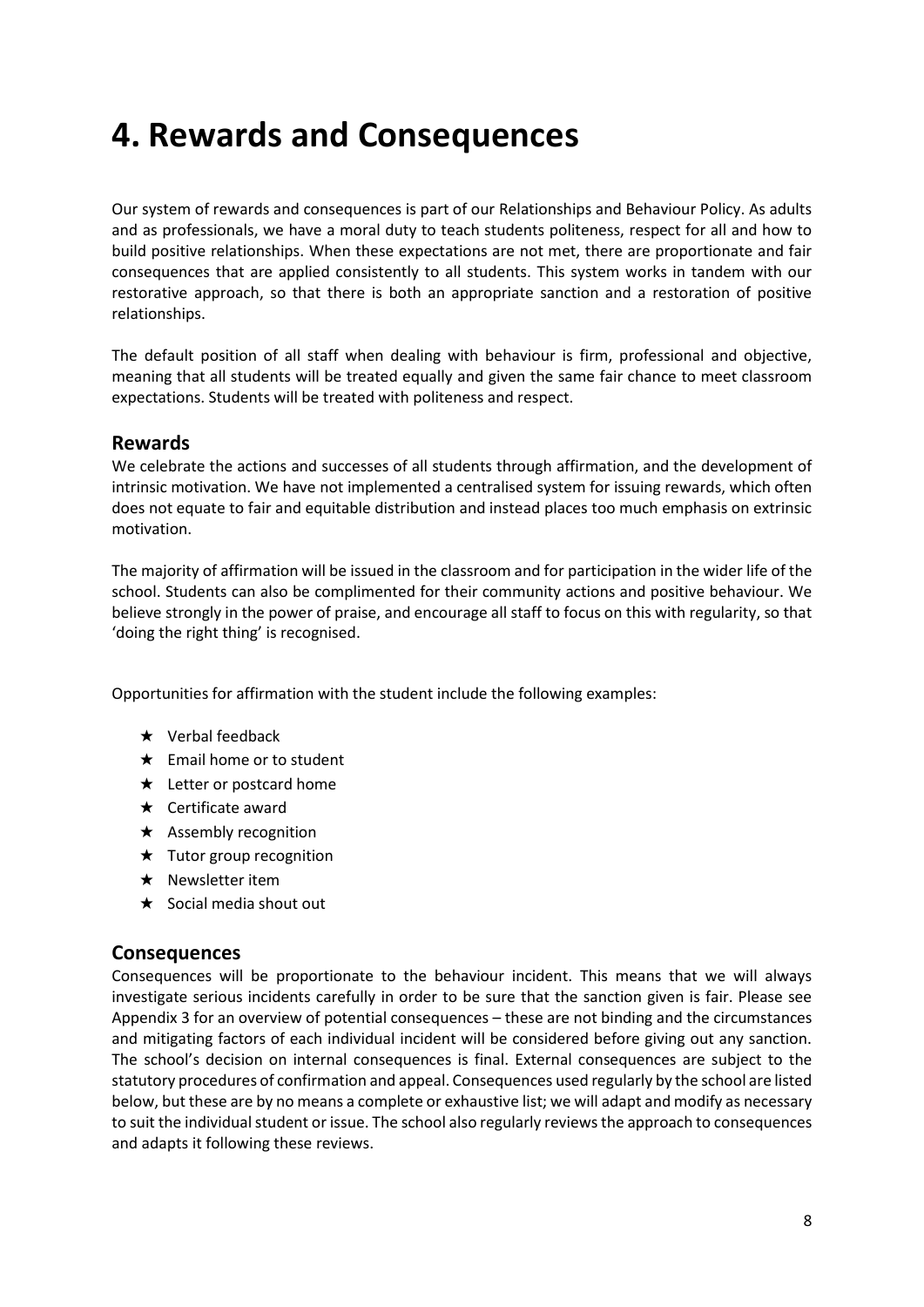In order to support students with positive behaviour there are a number of strategies that Monmouth Comprehensive School will use including:

- ★ Classroom system of Warn, Move, Remove
- ★ Contact with parent/carer and meetings with pastoral or academic staff
- ★ Detentions
- ★ Community service
- ★ Yellow or Red Report
- ★ Support and Intervention from the Wellbeing and/or Inclusion team
- ★ Pastoral Support Plan
- ★ Risk Assessment & Risk Reduction Plan
- $\star$  Temporary reduced timetable
- ★ Managed move to another school
- $\star$  Alternative provision off site or a specialised curriculum

# **Sanctions**

#### **Removal**

Once students have been warned and moved in a lesson, they will be removed to another room within the curriculum area. They are also issued with a lunchtime detention.

#### **Community Service**

Community service is issued as a sanction as part of the restorative process. This will be given out as a sanction at the school's discretion based on the actions of students in and around the community.

#### **Lunchtime detentions**

These take place on the same day or at the next available break. Parents will also receive an email notifying them of this detention. Detentions are run centrally.

#### **After School detentions**

More serious incidents will result in an after-school detention. These will also be issued if a student misses their lunchtime detention. As per Welsh Government guidance, the school does not need parental consent to issue after-school detentions. After-school detentions will be sat on the day after they are issued. Parents will also receive an email notifying them of this detention. Detentions are run centrally.

#### **Internal Exclusion**

Internal Exclusion time will be given for repeated and escalated behaviours, serious incidents, being picked up by a member of Pastoral Leadership Team and for failure to attend detentions. Entry into and exit from Internal Exclusion is at the discretion of the Wellbeing Team and members of the SLT. All students in Internal Exclusion also sit an After-School detention at the end of the day.

Extended stays in Internal Exclusion will be used for students who are refusing to meet expectations over a sustained period of time. It will also be used as an alternative to fixed term exclusion. An extended IE can be for one day or several consecutive days. This will be at the discretion of the SLT.

#### **Alternative days**

Alternative day arrangements will be put in place as a second alternative to fixed term exclusion. This will require students to attend school for different hours to the main body of students and stay on